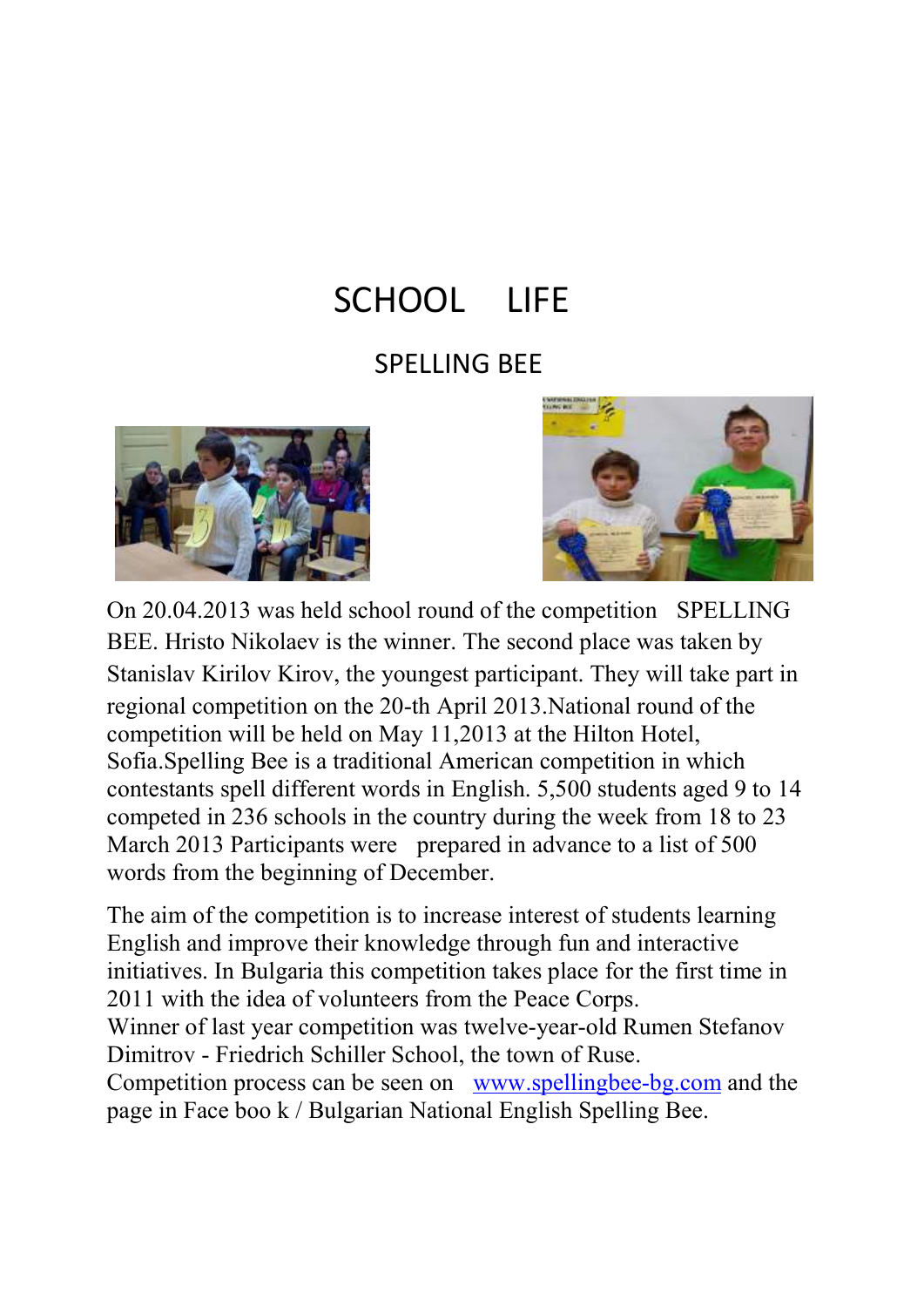#### We are already literate



First graders have already said goodbye to their ABC book and welcomed Reader.

To share their joy that they are already literate, they invited the most beloved people to the party in the Puppet Theater. There they showed how much they know about sounds and

letters.On the stage they made words and sentences. With their knowledge, the children of the first grade managed to help Charlie,the little otter, learn letters and reading. Together with the lovable hero, the play was a great fun. Guests supported enthusiastic first graders with applause. Parents greeted the little pupils and wished them success.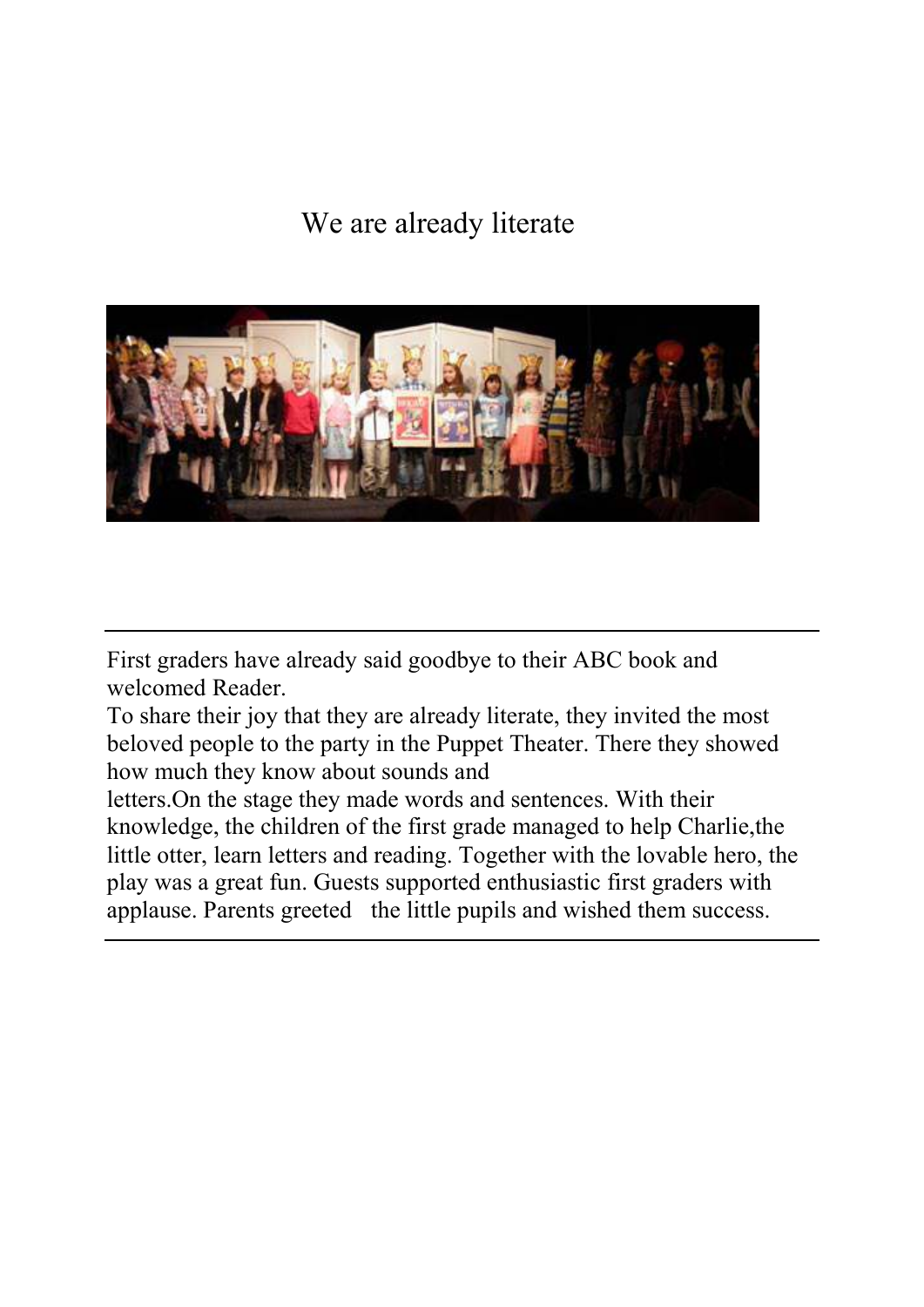#### World Water Day and students from class 2 c



On March 22-nd, students of class 2 c visited the office of the River Basin Management

Water - Plovdiv and participated in open lesson on the occasion of World Water Day.

Children divided into groups, participating in games acquainted with sources of water pollution and means of its preventing, painted and showed excellent knowledge on the topic.

Students expressed their willingness and readiness to take part in this type of occupation again.

Gergana Stoitsova- class teacher of class 2c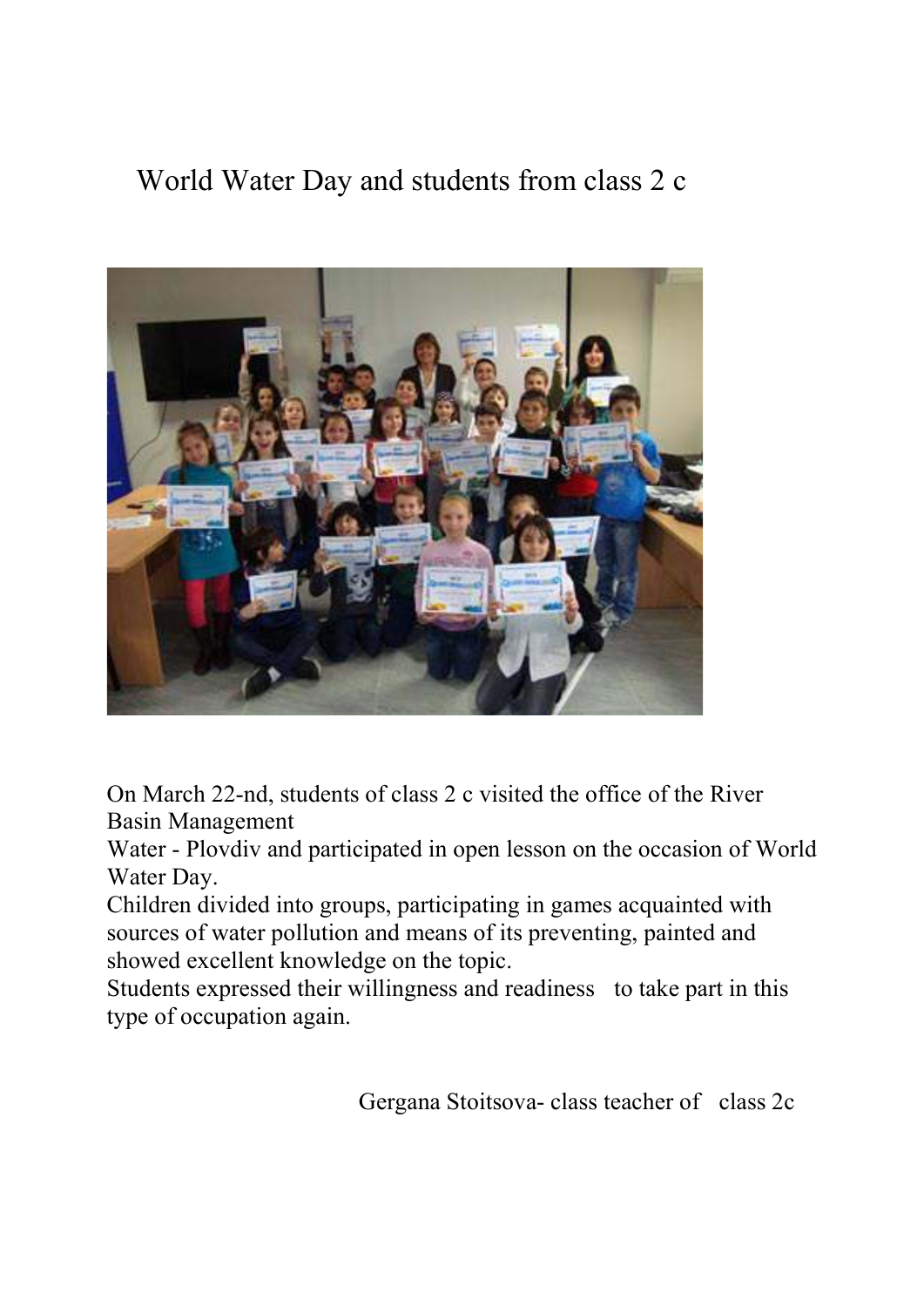#### National Competition on Russian language



On March 23, 2013 the town of Dupnica solemnly welcomed visitors from 29 cities throughout Bulgaria - participants in the national round of the competition in Russian. Over 150 students are successfully passed uneasy regional round, arrived in Doupnitsa to compete in prestigious competition.

From our school qualified students were Mary Mihova of 5th class and Angel Titimov from 6th grade. They had to fight in Group A-I with 32 participants from Sofia, Varna, Gorna Oriahovitsa, Kyustendil, Varna, Burgas.

For the participants there had been prepared a cultural programme. Students saw many sights of Doupnitsa - park "Rila", Ethnographic Museum , the mosque with expositions dedicated on March 3, as well as the opening of the exhibition "Colour and form "in the building of the former Ottoman Konak.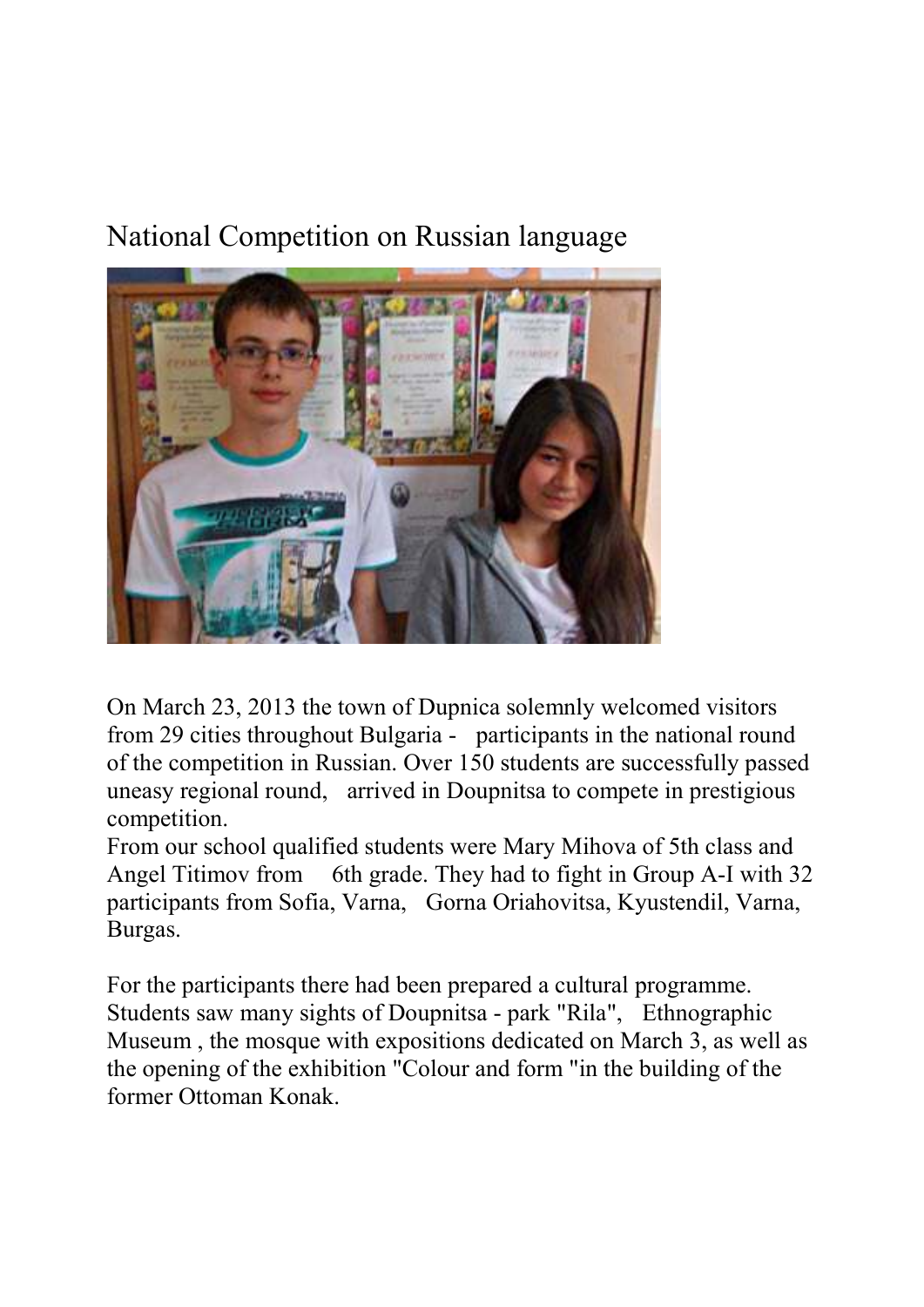Congratulations for Maria Mihova and Angel Tetimov on their good presentation in the National competition of Russian language and we wish them more success in future competitions!

Maria Nikolova-Russian teacher

### REGIONAL HANDBALL TOURNAMENT



Our students overcome obstacles in successive regional handball tournament.Girls and boys were ranked matches for the next stage - Zonal championship - Panagyurishte.

We wish them luck!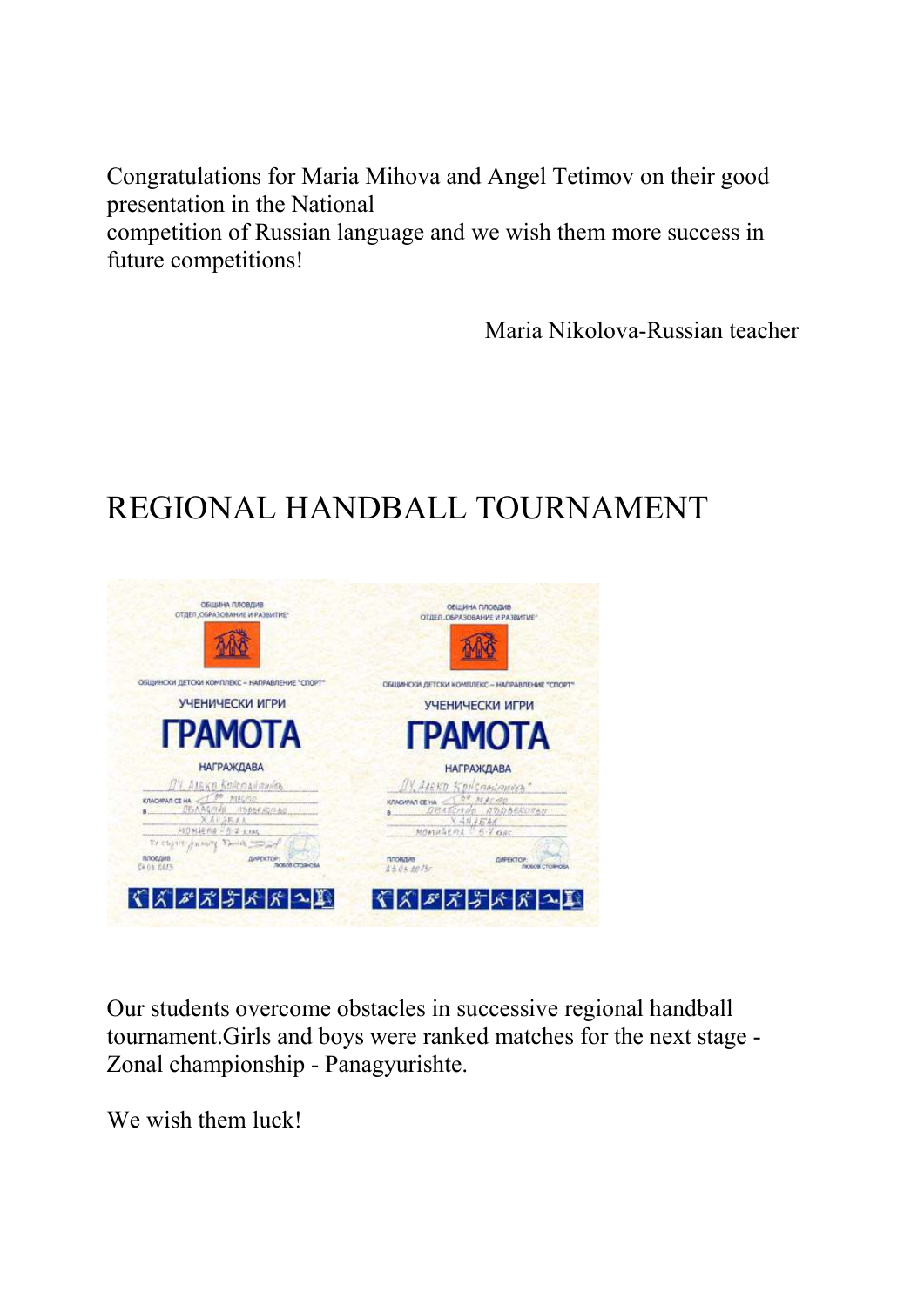#### NATIONAL CHEMISTRY COMPETITION

National Commission for conducting National chemistry competition chaired by Prof. Christo Chanev from Kliment Ohridski school allowed to participate:



Preslava Belyakova Class 7a



and Vasil Dimitrov Class 7c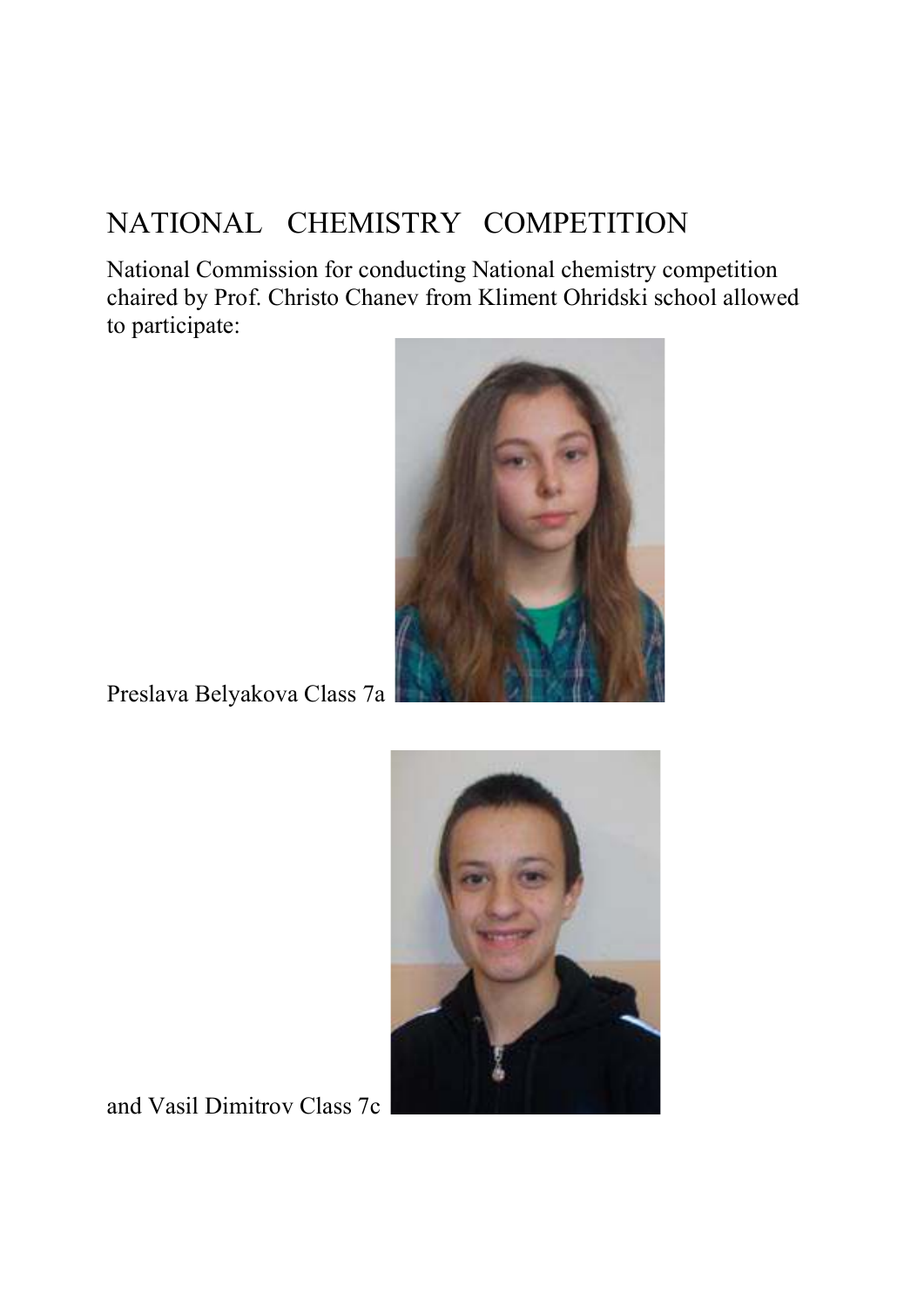# extracurricular activities



Representative expression- Studio "Musical Theatre"



On 22.03.2013 was held performance of students from the studio "Music Theatre " (project" success "), They greeted guests with spring holidays by verses and songs. Amid the beautiful scenery with mood and artistry were presented the scenes from the musical Buratino".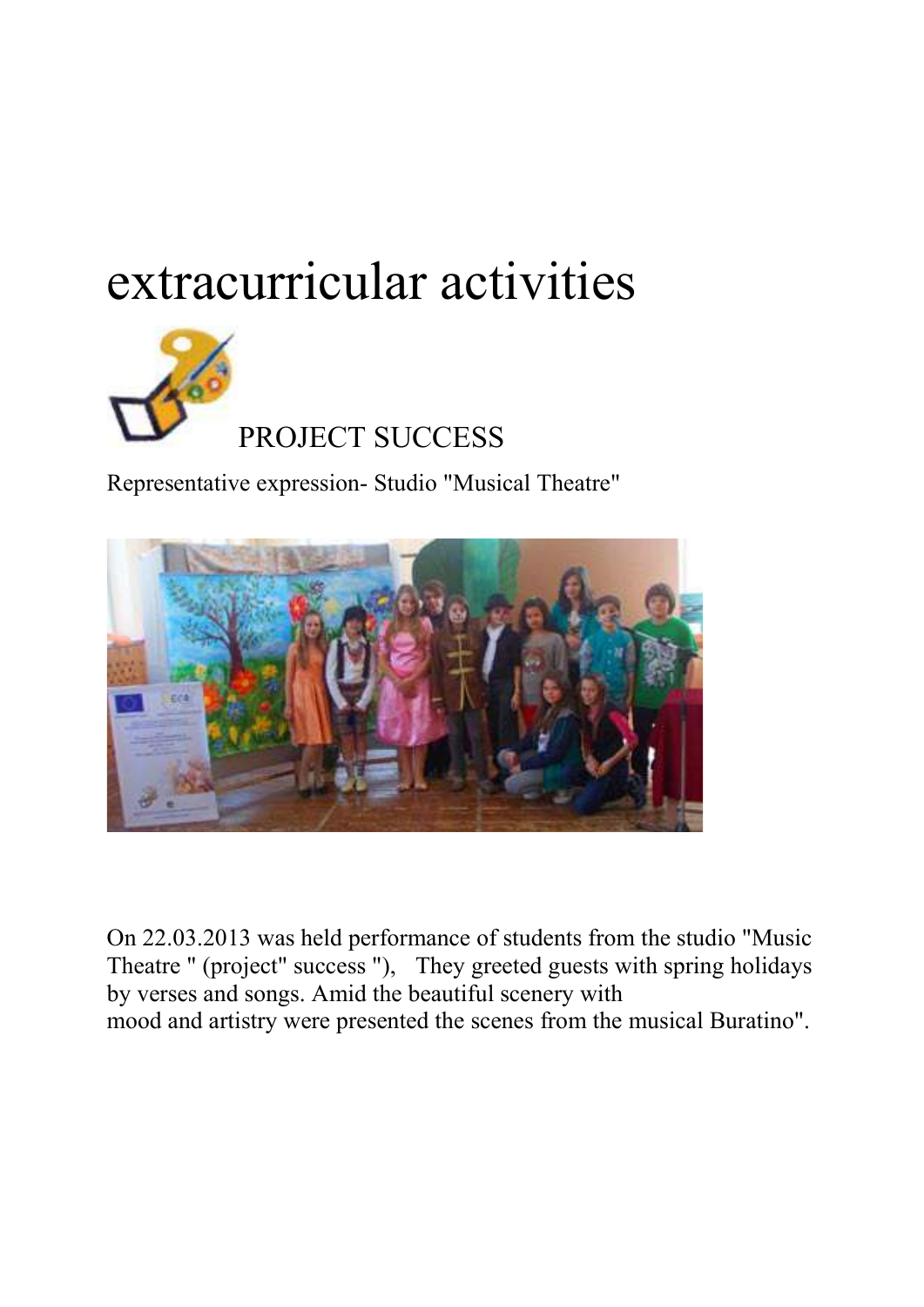

 Nina Dimitrova - music teacher, Head of Studio "Music theatre " , project" Success

#### LIBRARY - Info Center

#### Holiday in School Library



On 26 March First graders were officially adopted for readers in the library.

Girls of Friends of Books Club- Angelina Dimitrova, Veselina Stoimenova ,Dara Georgieva, Gabriela Chaparova, Christiana Kazandjieva and Iliana Toncheva presented fairy heroes and